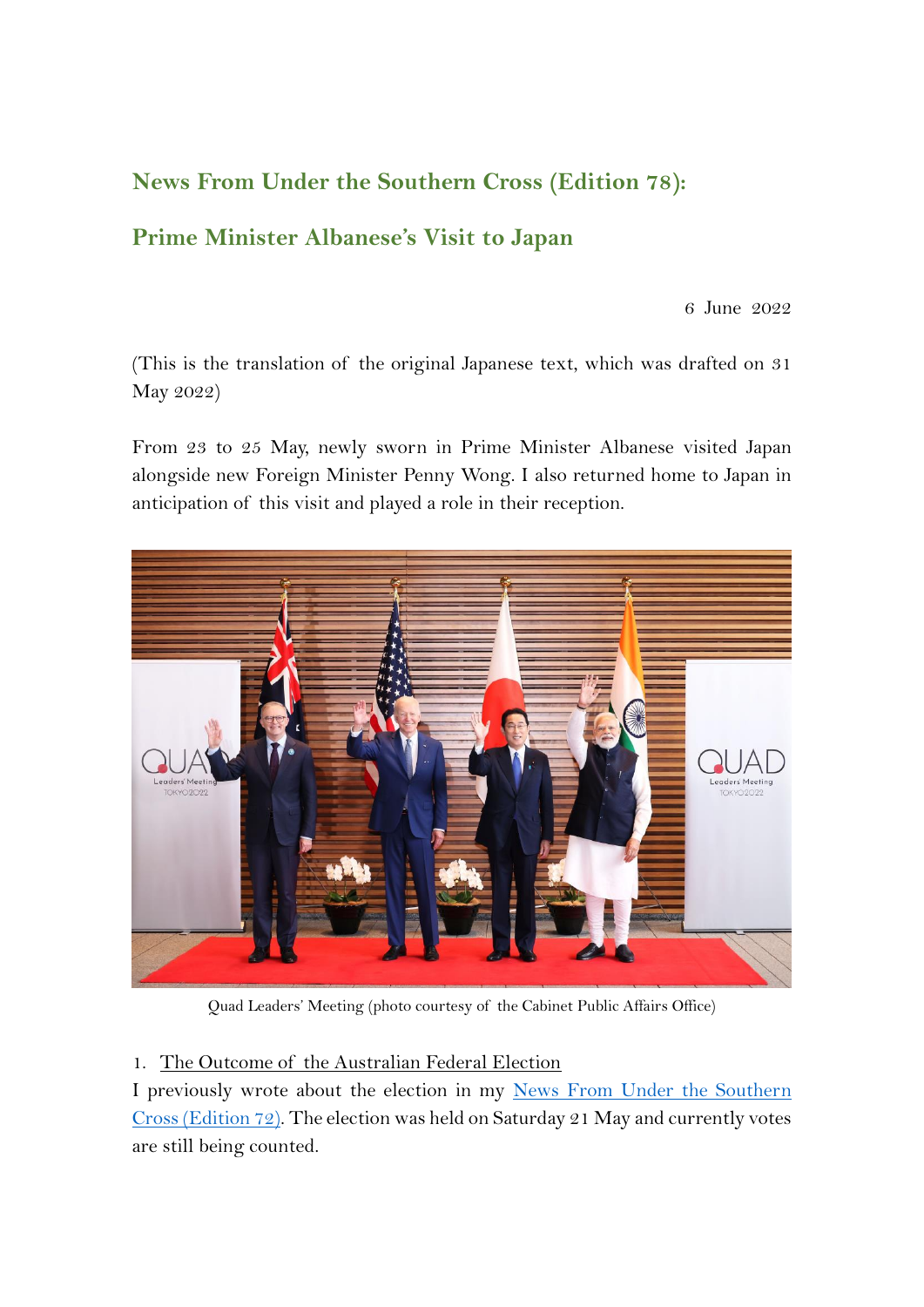This is because, among those votes being counted, there are (1) votes cast at polling booths on 21 May, (2) pre-poll votes cast at polling booths before 21 May, and (3) postal votes cast by Australians living in regional areas and overseas, out of which the counting of postal votes in particular requires a lot of time.

According to the [Australian Electoral Commission,](https://www.bing.com/ck/a?!&&p=c009f48a5043939763892ea86bb3b8a0a7e1c1e999f97af55e184fe344bcfcbaJmltdHM9MTY1NDIxMzU2MSZpZ3VpZD02NDc0MWQyMC1kMDY5LTQxZTYtOGUxZC02MDlkNDdmZTQ1ZDAmaW5zaWQ9NTE0OQ&ptn=3&fclid=284f0ee3-e2ce-11ec-99df-231a7df92152&u=a1aHR0cHM6Ly93d3cuYWVjLmdvdi5hdS8&ntb=1) as at 31 May, out of 151 seats in the House of Representatives, the Labor Party leads in a majority of 77 seats, the Coalition leads in 58 seats (the Liberal Party with 27, Queensland Liberal National Party with 21 and National Party with 10), the Greens lead in 4 seats and independents lead in 10 seats (so-called 'teal' independents focused on environment protection lead in 9 seats).

In any case, the Labor Party is set to hold an outright majority in the House of Representatives, which leads to the start of a Labor administration.

#### 2. The First Major Task

It was the morning of Monday 23 May when Labor Party Leader Anthony Albanese was sworn in at Government House. Following this, without a moment's delay, the newly sworn in Prime Minister Albanese and Foreign Minister Wong set off in a military aircraft for Japan.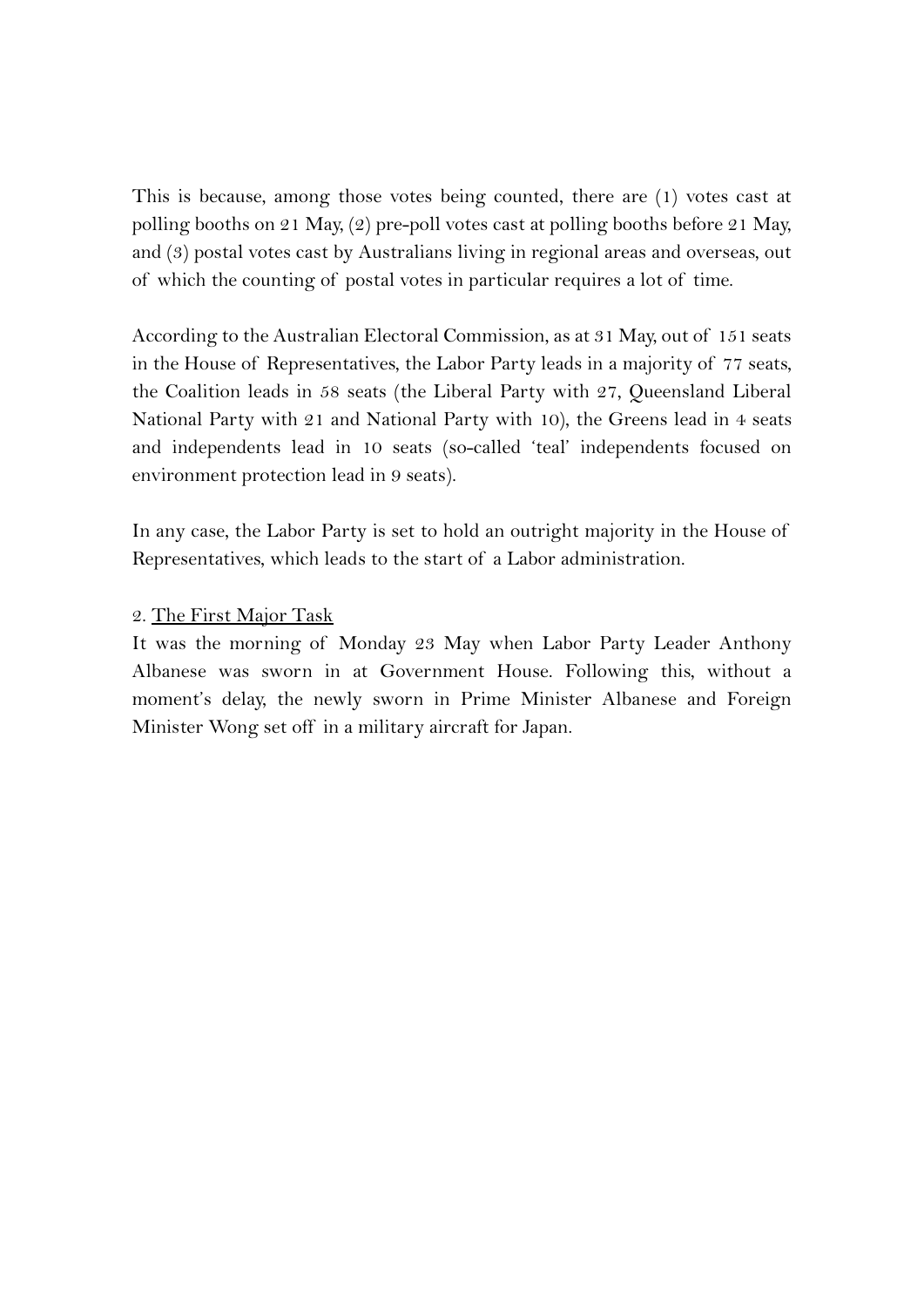

(Photo courtesy of Prime Minister Albanese's Twitter page, @AlboMP)

All this was to attend the second in-person Quad (Japan, Australia, India, United States) Leaders' Meeting in Tokyo, following on from the previous in-person meeting in Washington D.C. in September last year.

Of course, before the election, Japanese government officials (including myself) had explained the schedule for this meeting to those of the Coalition and Labor Party and encouraged them to participate. And we had received assurances from both sides that, if they were to win the election, they would definitely seek to attend this meeting.

Even so, departure was scheduled a mere two days after the election. The itinerary for this visit to Japan, coming just after a 6-week neck-and-neck election campaign, was considered 'nightmarish'. There is no doubt about the very strict schedule, which would have been tough both physically and mentally.

Therefore, it was a very emotional moment for me when, at 9 pm on Monday 23 May, I saw the majestic shape of the PM's special military aircraft landing at Tokyo's Haneda Airport, and Prime Minister Albanese emerging onto the stairs with a big wave, as State Minister for Foreign Affairs ODAWARA Kiyoshi and myself came to greet him. I said to him, "Welcome back, Prime Minister", since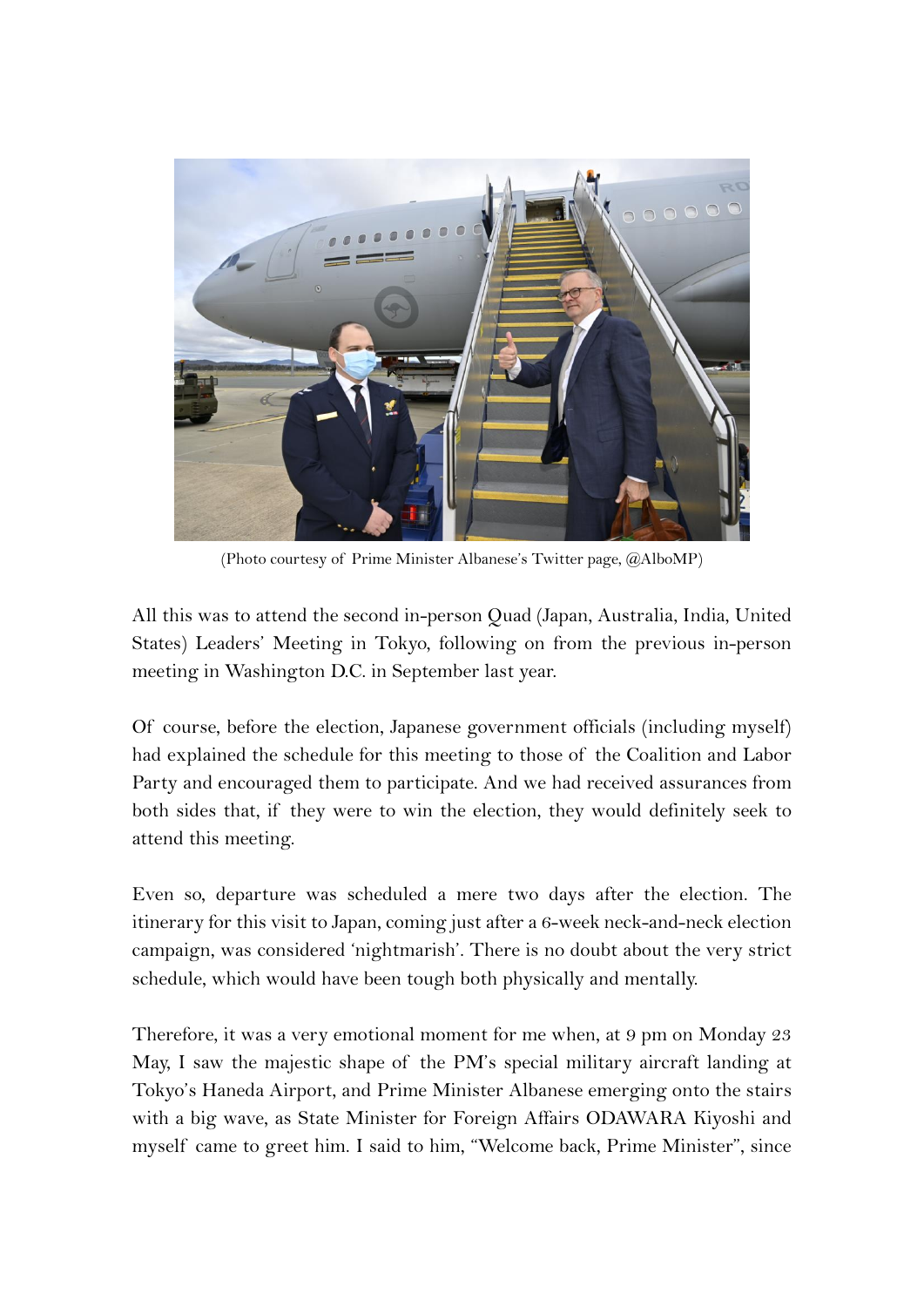I knew it was not his first visit to Japan, and his wide smile and deep nod left a strong impression on me.



(Photo courtesy of Prime Minister Albanese's Twitter page, @AlboMP)

## 3. The Quad Leaders' Meeting

As I mentioned earlier, the primary reason for this visit was to attend the Quad Leaders' Meeting. In the presence of experienced regular attendees, Prime Minister Modi, President Biden and Prime Minister KISHIDA, new Prime Minister Albanese's responses were watched closely.

Prime Minister Albanese's clear announcement at the beginning of his remarks that, 'we have had a change of government in Australia, but Australia's commitment to the Quad has not changed and will not change' was definitely a strong statement to satisfy representatives of each country.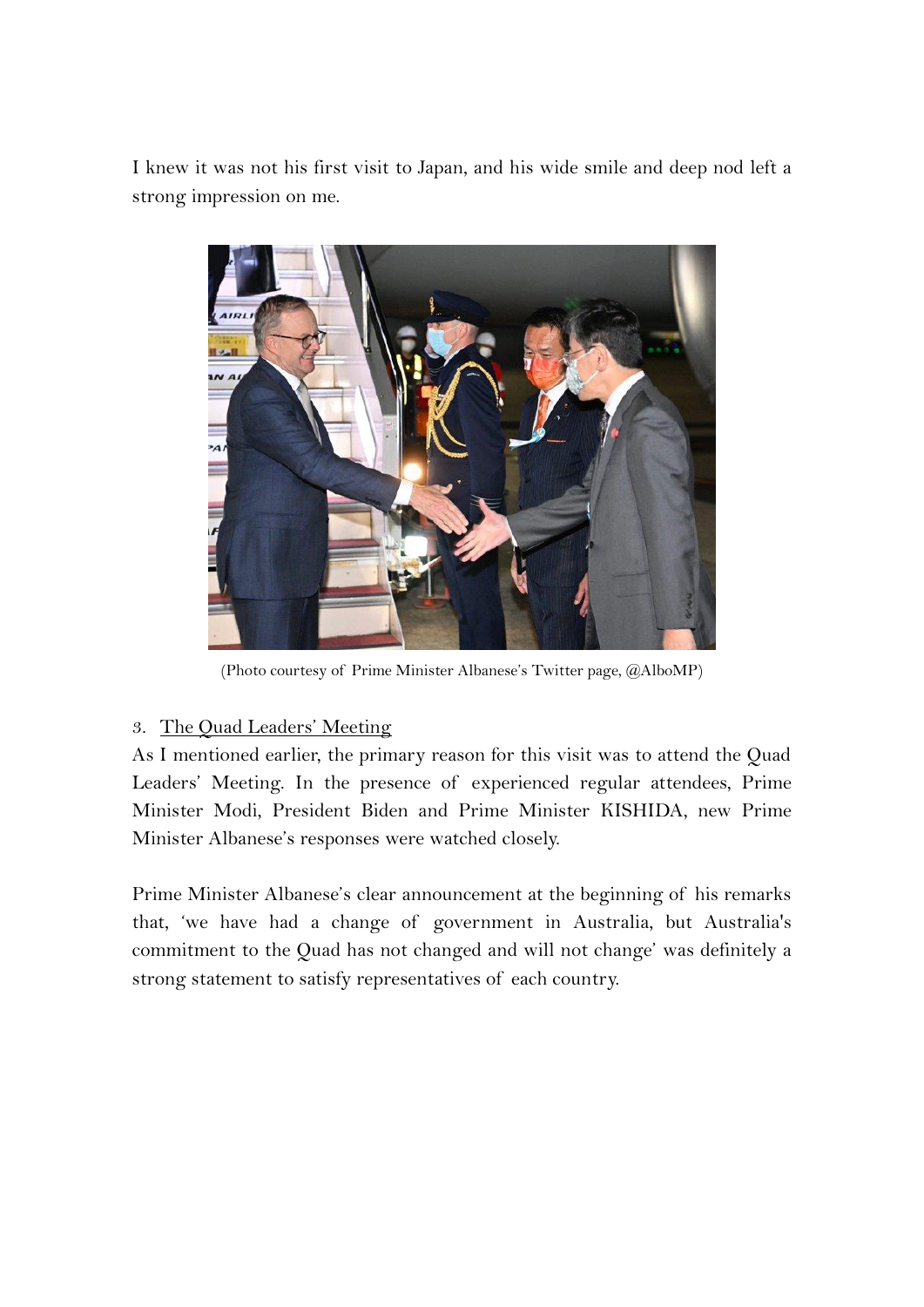

(Photo courtesy of the Cabinet Public Affairs Office)

## 4. Japan-Australia Prime Ministers' Meeting

I was in attendance at the Japan-Australia Prime Ministers' Meeting that followed. For the first twenty minutes, the leaders met face-to-face accompanied only by their interpreters. After this, other staff were invited in, and the entire meeting lasted for around one hour.

Recognising that Russia's aggression against Ukraine is a pressing issue undermining the very foundations of the international order, the two leaders condemned it severely and concurred that similar incidents must never be allowed to happen in the Indo-Pacific region.

Additionally, the two leaders affirmed that Japan and Australia will continue to work closely together on the basis of three pillars:

(1) Deepening cooperation in the areas of security/defence and economy (including the early entry into force of the Reciprocal Access Agreement signed by Japanese and Australian leaders in January, the release of a new Japan-Australia Joint Declaration on Security Cooperation, coordination in dealing with economic coercion, and cooperation on the Indo-Pacific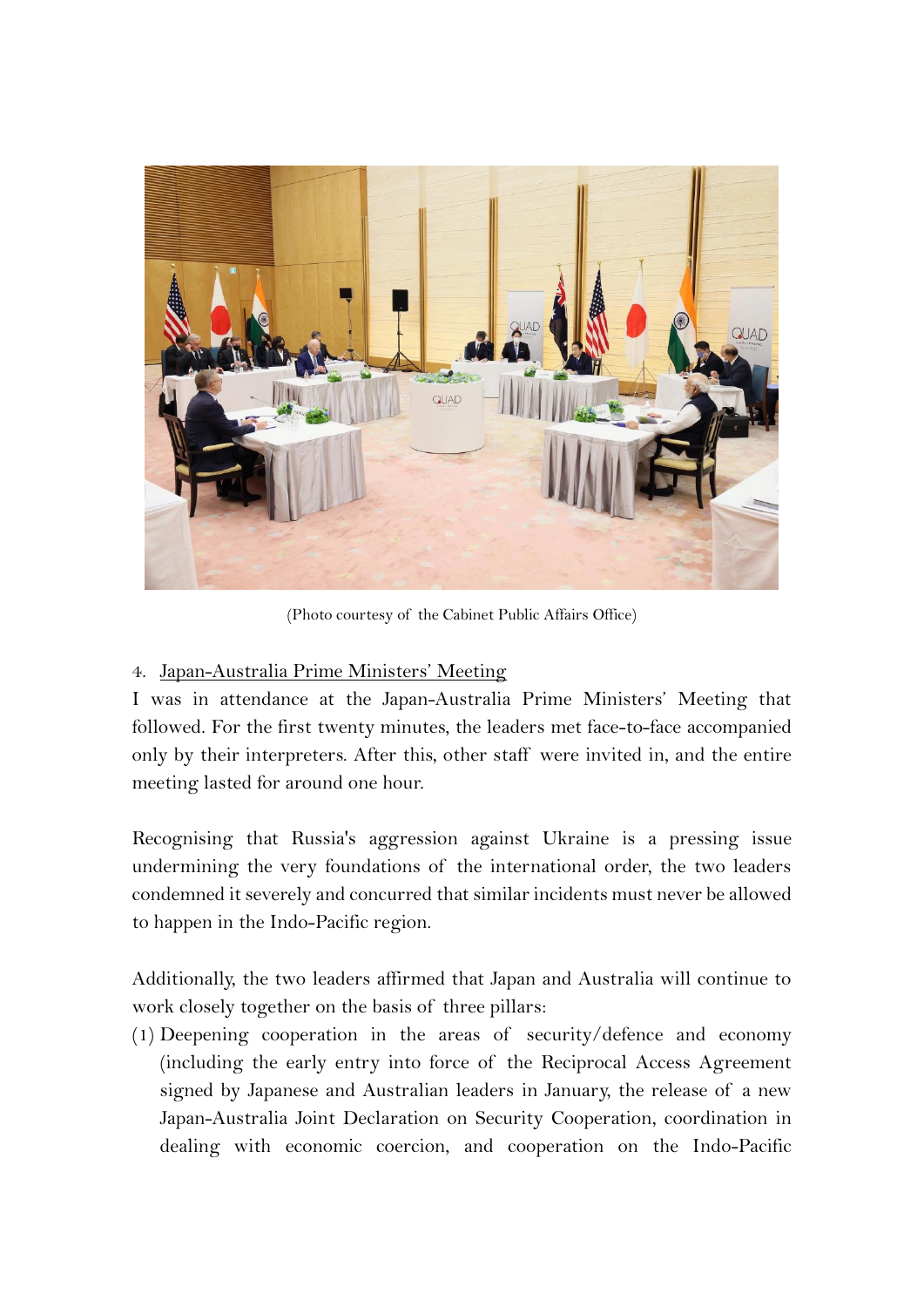Economic Framework (IPEF) launched the previous day);

- (2) Furthering coordination with allies and like-minded countries, including cooperation between Japan, Australia, India and the U.S., to contribute to peace and prosperity in the Indo-Pacific region (such as Japan's support for AUKUS, and sharing our concerns about the security cooperation agreement between China and the Solomon Islands); and
- (3) Cooperation on global issues such as climate change (including hydrogen and ammonia, reinforcement of energy supply chains, realising a world without nuclear weapons, and United Nations Security Council reform).



(Photo courtesy of the Cabinet Public Affairs Office)

What I found interesting was that Prime Minister Albanese himself showed a high level of interest in high-speed rail and mentioned *shinkansen* (Japanese bullet trains). Wouldn't it be marvellous if this were to become another aspect of Japan-Australia cooperation?

Not only this, but there was no doubt that both leaders were on the same wavelength when it came to the regional state of affairs, such as the situations in the East China Sea, South China Sea and North Korea. This was clearly symbolised by a thumbs-up from my old acquaintance – an Australian senior official sitting across the room from me – as the meeting ended.